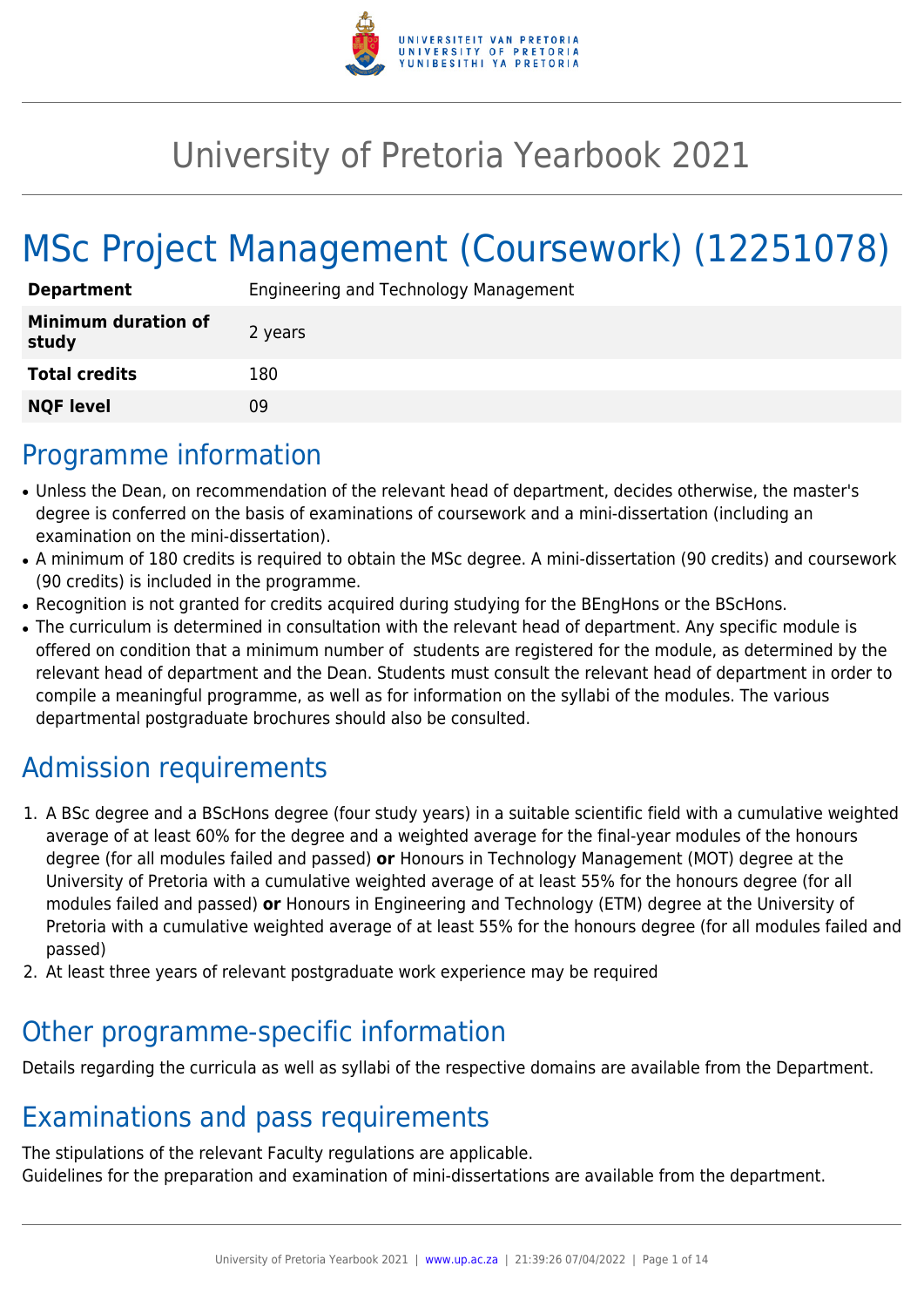

- i. The examination in each module for which a student is registered, takes place during the normal examination period after the conclusion of lectures (i.e. October/November or May/June).
- ii. A student registered for the masters degree must complete his or her studies within three years provided that the Dean, on recommendation of the relevant head of department, may approve a stipulated limited extension of this period.
- iii. A student must obtain at least 50% in an examination for each module where no semester or year mark is required. A module may only be repeated once.
- iv. In modules where semester or year marks are awarded, a minimum examination mark of 40% and a final mark of 50% is required.
- v. No supplementary or special examinations are granted at postgraduate level.

# Research information

A student must by means of a mini-dissertation prove that he or she is capable of planning, instituting and executing a scientific investigation. As part of the examination a student must submit an article and present at the final year symposium. The article should be based on the research that the student has conducted for the dissertation and be approved by the supervisor. Conferment of the degree may be made subject to compliance with the stipulations of this regulation.

# Pass with distinction

A student who completes the master's degree on grounds of coursework and a mini-dissertation, passes with distinction if a weighted average mark of at least 75% is obtained in the first 180 credits obtained for the degree provided that 90 of these credits are allocated to the mini-dissertation. However, the degree is not awarded with distinction should a student fail any of these modules (excluding modules which have been timeously discontinued). The degree is also not awarded with distinction if a student obtains less than 70% for the minidissertation. The degree must be completed within the prescribed study period.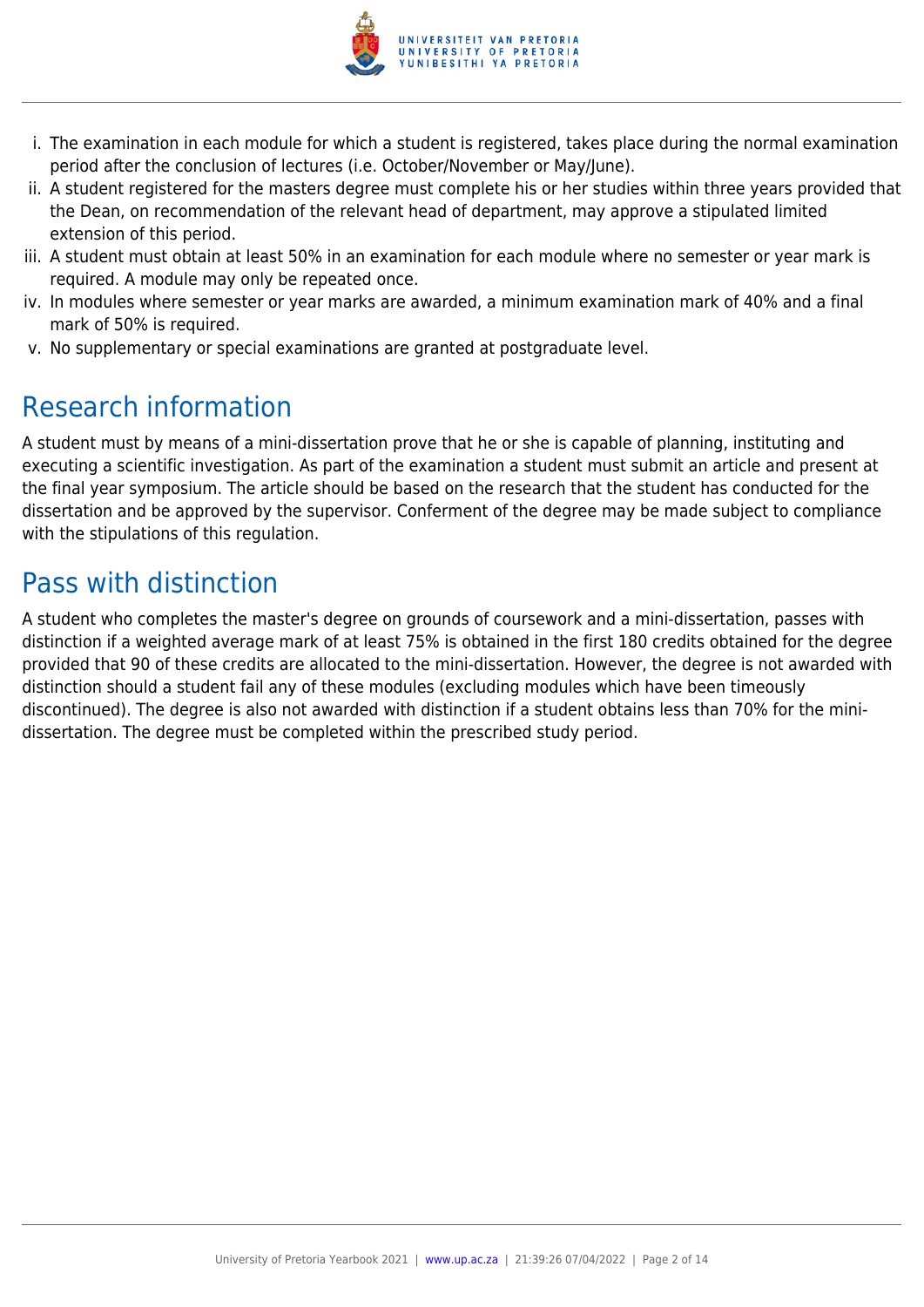

## Curriculum: Year 1

**Minimum credits: 180**

### **Core modules**

#### **Project organisation 801 (IHR 801)**

| <b>Module credits</b>         | 10.00                                 |
|-------------------------------|---------------------------------------|
| <b>NQF Level</b>              | 09                                    |
| <b>Prerequisites</b>          | No prerequisites.                     |
| <b>Contact time</b>           | 20 contact hours per semester         |
| <b>Language of tuition</b>    | Module is presented in English        |
| <b>Department</b>             | Engineering and Technology Management |
| <b>Period of presentation</b> | Semester 1 or Semester 2              |

#### **Module content**

This module takes an in-depth look at the conscious and unconscious human dynamics that affect the performance of project teams. The importance and complexity of the project manager's leadership role in containing and transforming anxiety into creative and productive energy is emphasised. The systemic relatedness between project teams and the social systems (organisation, industry, nation state) they form part of, and what this asks of the project manager, are explored. The module looks at the dynamics of authority, delegation, roles, boundaries, change, diversity, inclusion and exclusion and how the less obvious dimensions of these dynamics can be observed and responded to. The idea of the system-in-the-mind and how this influences the 'mind-of-the-system' is studied and experienced in class. The module draws on literature form the fields of organisational behaviour, leadership, systems psychodynamics and group relations. The module consists of selfstudy, experiential discussions in class, group work and individual work.

#### **Project planning 802 (IMP 802)**

| <b>Module credits</b>         | 10.00                                 |
|-------------------------------|---------------------------------------|
| <b>NQF Level</b>              | 09                                    |
| <b>Prerequisites</b>          | No prerequisites.                     |
| <b>Contact time</b>           | 20 contact hours per semester         |
| <b>Language of tuition</b>    | Module is presented in English        |
| <b>Department</b>             | Engineering and Technology Management |
| <b>Period of presentation</b> | Semester 1 or Semester 2              |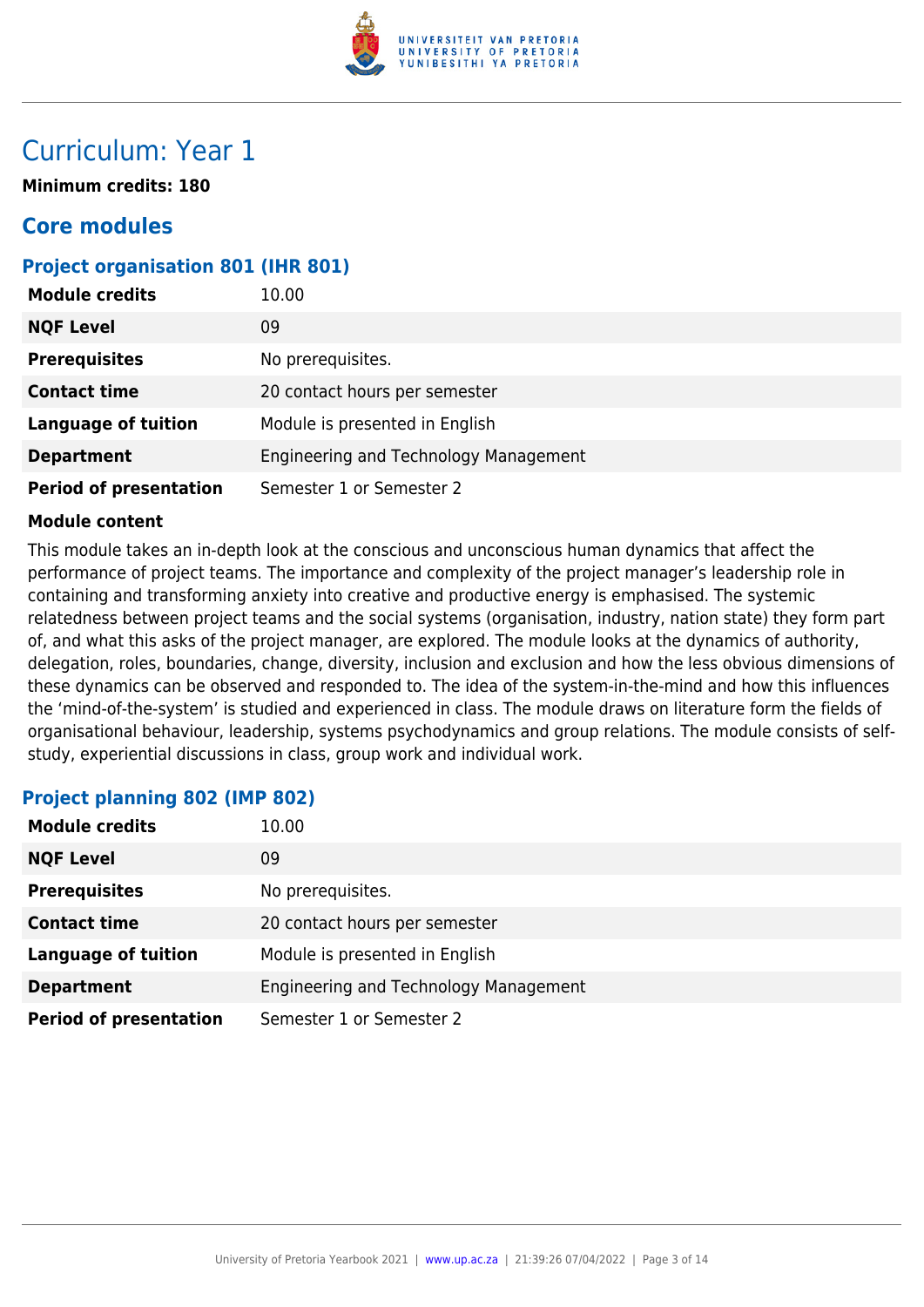

Project Planning introduces the learner to the basic concepts of project management. This module will set the scene for the rest of the MPM programme and addresses project management principles, standards, guidelines, institutes, certifications, professionalism and best practices. Defining and designing a project life-cycle is discussed followed by the process of initiating and planning a project. The importance of a well-defined scope statement and work-breakdown structure are explained which will include needs analysis, user requirement definitions and systems thinking. Time management remains integral with different scheduling techniques addressed and applied. The last part of the module provides an overview of the module to follow and how each will fit into the total discipline of project management.

#### **Finance and cost management 802 (IPF 802)**

| <b>Module credits</b>         | 10.00                                 |
|-------------------------------|---------------------------------------|
| <b>NQF Level</b>              | 09                                    |
| <b>Prerequisites</b>          | No prerequisites.                     |
| <b>Contact time</b>           | 20 contact hours per semester         |
| <b>Language of tuition</b>    | Module is presented in English        |
| <b>Department</b>             | Engineering and Technology Management |
| <b>Period of presentation</b> | Semester 1 or Semester 2              |

#### **Module content**

The role of the engineer is to apply the wealth of scientific knowledge to produce products and services for the benefit of mankind. A design can demonstrate excellence in technical achievements but if the end user cannot afford it, the whole project will be one of futility. Taking into account the vast sums of money involved in the design, development of products and establishment of production facilities, poorly managed projects can seriously damage the profitability and survival of a company.

This module creates an opportunity for the learner to be acquainted with the theoretical principles and practical applications of finance and cost management aspects as applied to projects and programmes. To achieve this objective, it is necessary to:

- Firstly, clarify the study field of engineering economics and its function in the decision-making process,
- Secondly, to understand the elementary principles of cost estimation, allocation of cost elements and, financial risk management,
- Thirdly, to understand the cost control principles in the management of a project or programme

| <b>Module credits</b> | 10.00                                 |
|-----------------------|---------------------------------------|
| <b>NQF Level</b>      | 09                                    |
| <b>Prerequisites</b>  | No prerequisites.                     |
| <b>Contact time</b>   | 20 contact hours per semester         |
| Language of tuition   | Module is presented in English        |
| <b>Department</b>     | Engineering and Technology Management |

#### **Procurement and contract management 801 (IPJ 801)**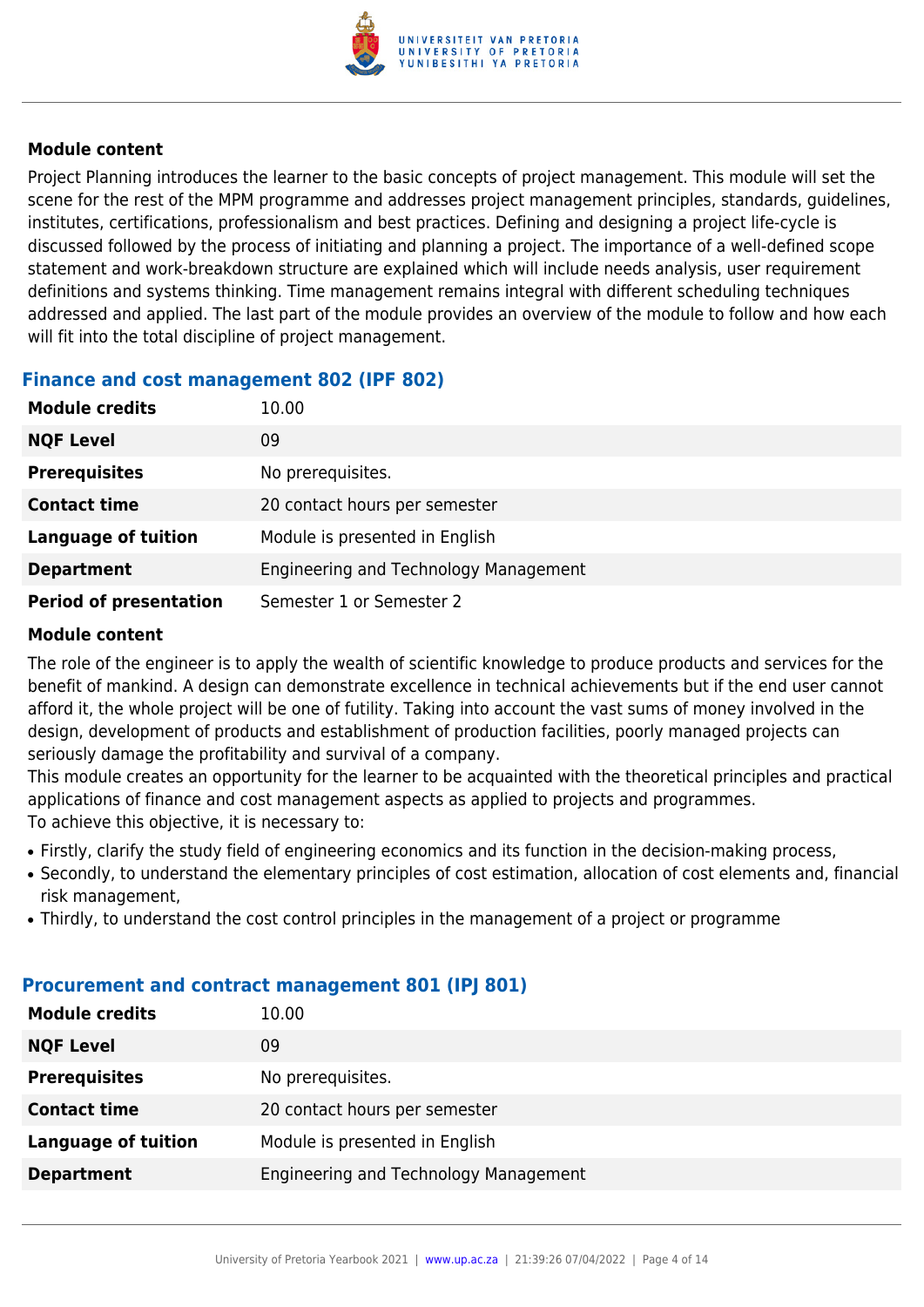

#### **Period of presentation** Semester 1 or Semester 2

#### **Module content**

Most projects contract out some if not all project work to other organisations or internally. Procurement is the process of selecting, contracting and acquiring goods, services or works from an external source and is thus a vital part of project management. The objective of this module is that learners are able to select and apply a meaningful and sensible procurement strategy appropriate to the project. Topics to be covered include the procurement decision; law of contract, the procurement process; various aspects of procurement planning such as procurement methods, source selection, risk allocation, contracting strategies, contract payment types, standard forms of contract; control and dispute resolution.

#### **Information technology and service project management 803 (IPK 803)**

| <b>Module credits</b>         | 10.00                                 |
|-------------------------------|---------------------------------------|
| <b>NQF Level</b>              | 09                                    |
| <b>Prerequisites</b>          | No prerequisites.                     |
| <b>Contact time</b>           | 20 contact hours per semester         |
| <b>Language of tuition</b>    | Module is presented in English        |
| <b>Department</b>             | Engineering and Technology Management |
| <b>Period of presentation</b> | Semester 1 or Semester 2              |

#### **Module content**

IT and service project management looks at the process of planning, organising and executing projects that achieve an organisations' specific information technology (IT) and/or service goals. Given the growth of these two industries, the objective of this module is that learners gain a practical and theoretical foundation for managing IT and service projects, while also being exposed to the latest trends, innovations and techniques (e.g. Agile) in these two related management fields. At the completion of this module learners will have gained the knowledge and skills to lead effectively and creatively by using systems thinking to solve challenges in IT product and/or service design, development, and innovation.

#### **Quality and integration management 801 (IQM 801)**

| <b>Module credits</b>         | 10.00                                 |
|-------------------------------|---------------------------------------|
| <b>NQF Level</b>              | 09                                    |
| <b>Prerequisites</b>          | No prerequisites.                     |
| <b>Contact time</b>           | 20 contact hours per semester         |
| <b>Language of tuition</b>    | Module is presented in English        |
| <b>Department</b>             | Engineering and Technology Management |
| <b>Period of presentation</b> | Semester 1 and Semester 2             |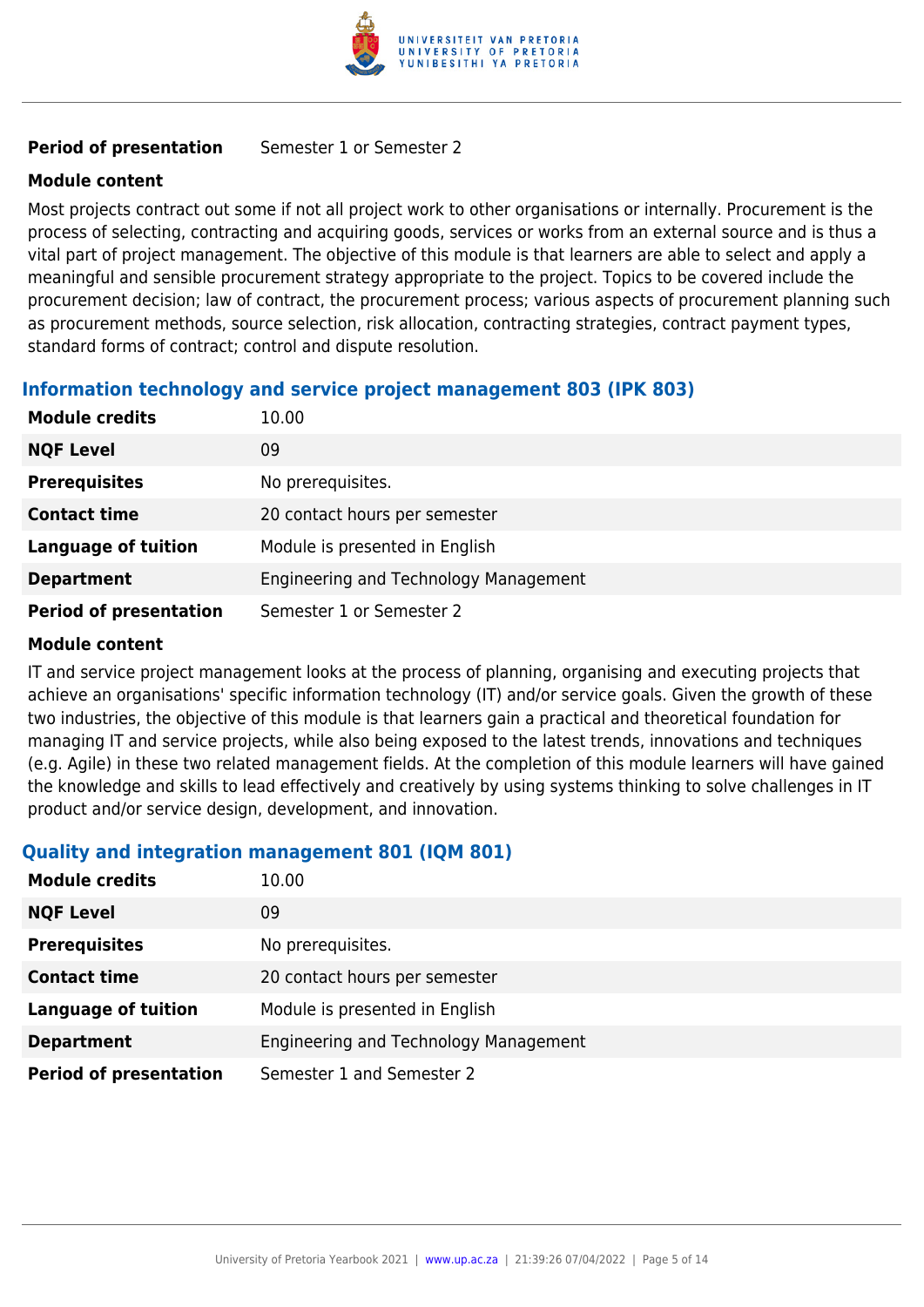

The module details the quality journey in projects and how all project knowledge areas are integrated into a final project plan to ensure the quality of project management. It further addresses the quality of the project's products through the proper definition of the project business case, scope definition and the breakdown of the project's products into manageable deliverables that will meet stakeholder expectations. Though specification development of the deliverables using quality planning (QP) techniques, the quality metrics or quality measurement criteria for the specification will be established. These criteria will form part of the project's quality assurance plan (QAC) which is integrated with the project's life cycle and schedule as well as management and approval authorities. Quality control (QC) and quality assurance (QA) processes and activities to test, verify and audit product, support as well as managerial processes and deliverables are also discussed and non-conforming elements are recommended for improvement through the use of quality improvement tools and techniques. The use of quality standards and methodologies to enhance the quality of projects is also discussed. The module concludes with the development of an integrated project plan, incorporation all knowledge areas addressed in the different modules of the programme.

#### **Risk management 801 (IRI 801)**

| <b>Module credits</b>         | 10.00                                 |
|-------------------------------|---------------------------------------|
| <b>NQF Level</b>              | 09                                    |
| <b>Prerequisites</b>          | No prerequisites.                     |
| <b>Contact time</b>           | 20 contact hours per semester         |
| <b>Language of tuition</b>    | Module is presented in English        |
| <b>Department</b>             | Engineering and Technology Management |
| <b>Period of presentation</b> | Semester 1 or Semester 2              |

#### **Module content**

This module focuses on insight in the field of risk management and the application of the basic principles of risk identification, assessment, treatment and control in the business enterprise and also systems technology innovation and project management. Theory and practice are important and a number of case studies are used to illustrate the application of risk management in various functional areas of the enterprise. Risk can be defined as "the presence of adverse events or conditions that can threaten the survival of the system, or prevent the objectives of the system to be achieved". All systems including project or technology systems, natural and human-made, are exposed to risk and this risk should be managed in a responsible way by any business enterprise. The risk exposure of modern organisations is increasing due to complex technical systems, resource structures, processes and interactions. The risk management process involves establishing the goals and objectives for the organisation or functional unit, identifying the risks, quantifying and prioritising the risks, developing responses to the high priority risks, and monitoring the operations. Business enterprises in the manufacturing and service industries have a number of functional areas and processes that are interlinked. Risk management and decision analysis are therefore applied in development of new products or services, operations, maintenance, projects, safety and security. The module also includes aspects of detailed risk analysis such as risk simulation, etc.

#### **Mini-dissertation 899 (ISC 899)**

**Module credits** 90.00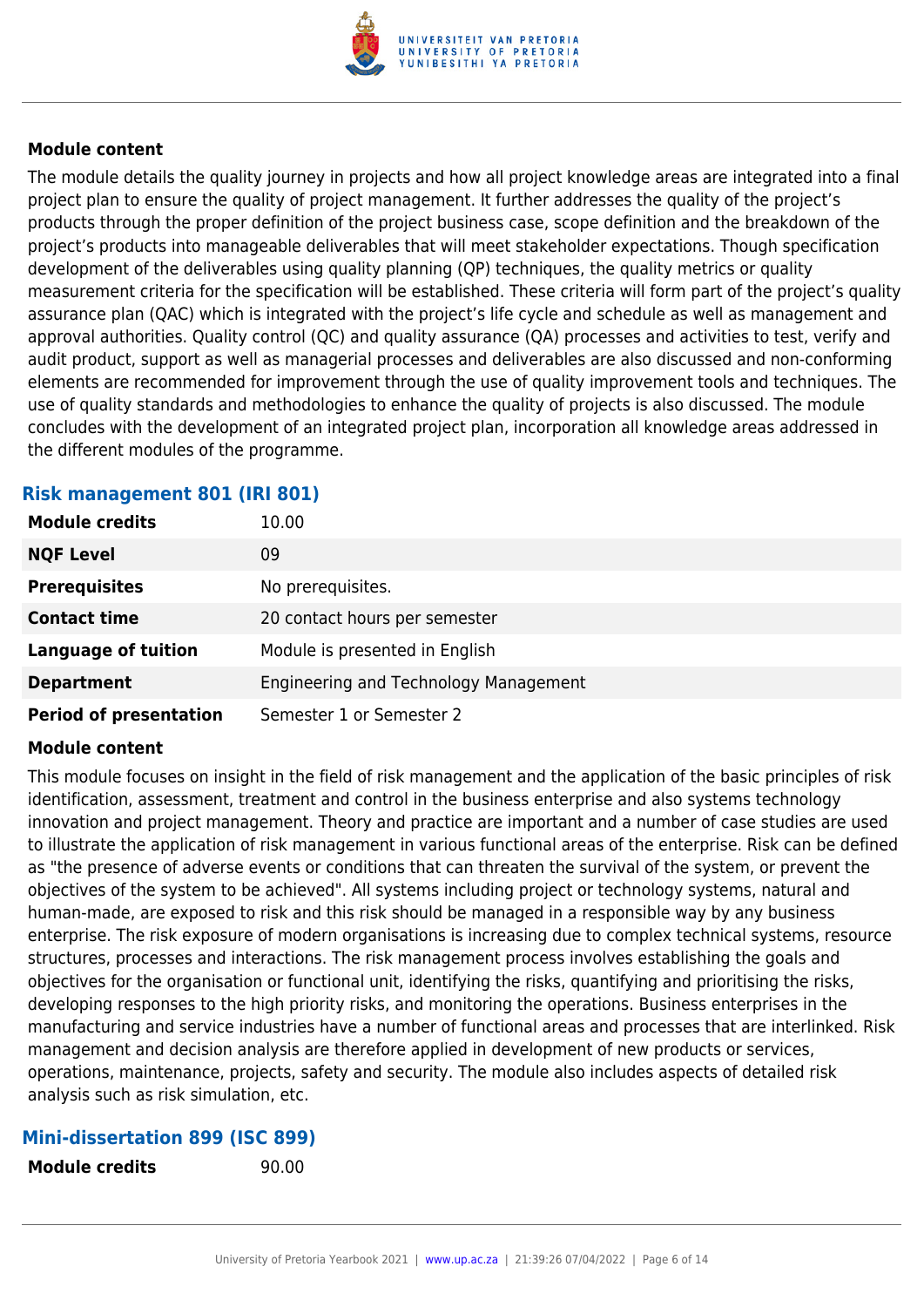

| <b>NQF Level</b>              | 09                                    |
|-------------------------------|---------------------------------------|
| <b>Prerequisites</b>          | No prerequisites.                     |
| Language of tuition           | Module is presented in English        |
| <b>Department</b>             | Engineering and Technology Management |
| <b>Period of presentation</b> | Year                                  |

A research project on a topic of the student's choice from any of the modules offered by the Graduate School of Technology Management is done. The work takes place under the supervision of a study leader (project adviser). In addition to the satisfactory completion of the report itself, the student also has to prepare an article based on the project and present it at the final-year symposium held during November each year. Evaluation is based on the report content, article, as well as the presentation. A follow-up symposium is also held during May in the next year.

#### **Project systems engineering 802 (ISE 802)**

| <b>Module credits</b>         | 10.00                                 |
|-------------------------------|---------------------------------------|
| <b>NQF Level</b>              | 09                                    |
| <b>Prerequisites</b>          | No prerequisites.                     |
| <b>Contact time</b>           | 20 contact hours per semester         |
| <b>Language of tuition</b>    | Module is presented in English        |
| <b>Department</b>             | Engineering and Technology Management |
| <b>Period of presentation</b> | Semester 1 or Semester 2              |

#### **Module content**

The PSE process is discussed within the context of the technology-based enterprise. The first objective is to conceptualise and model a tech-based enterprise in terms of core business processes and the interaction amongst them. SE processes are hence understood in the context of the project and organisation. The concepts of "system, project and process" are explained.

The design and development of the total system for the total system life-cycle, taking into account the requirements of all stakeholders is the heart of PSE.

All stakeholders and their requirements are identified, described and managed over time. The system life-cycle stages/phases and related system design processes are focused upon. A number of SE topics, e.g. information and configuration management, life-cycle cost, quality of design, downstream "design to" requirements and logistics are touched on. SE planning within the bigger project plan is investigated. The important and integrating role of the project manager to make SE successful, particularly in the early phases of the project, is highlighted.

#### **Construction management 803 (KBS 803)**

| <b>Module credits</b> | 10.00             |
|-----------------------|-------------------|
| <b>NQF Level</b>      | 09                |
| <b>Prerequisites</b>  | No prerequisites. |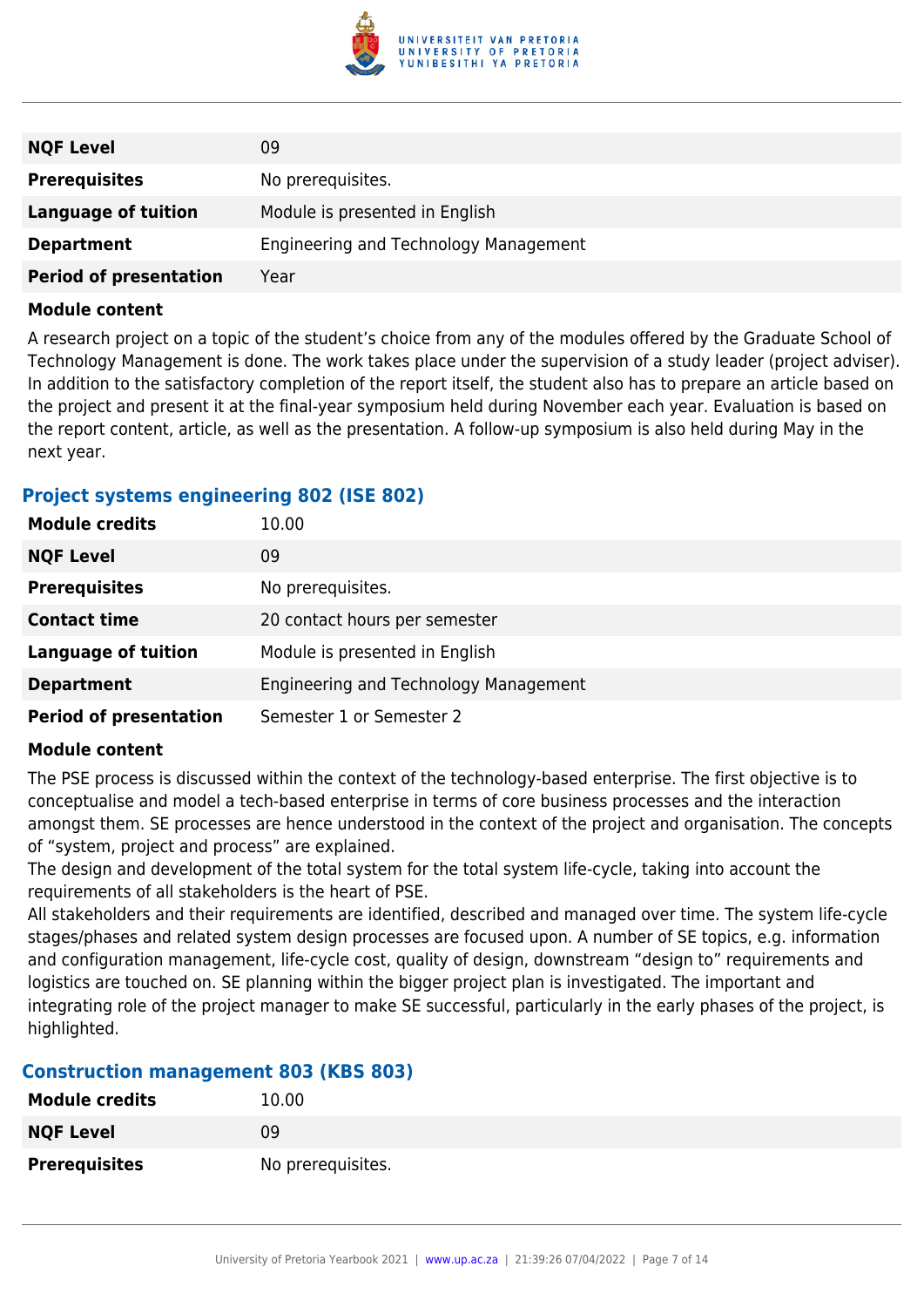

| <b>Contact time</b>           | 20 contact hours per semester  |
|-------------------------------|--------------------------------|
| <b>Language of tuition</b>    | Module is presented in English |
| <b>Department</b>             | <b>Construction Economics</b>  |
| <b>Period of presentation</b> | Semester 1 or Semester 2       |

The domain addresses the specific needs of the project manager active in the construction industry. An overview of the local and international best practise is provided. Organisational structures and role players within the construction industry are studied. The construction project management life cycle is addressed with specific reference to the design and construction processes.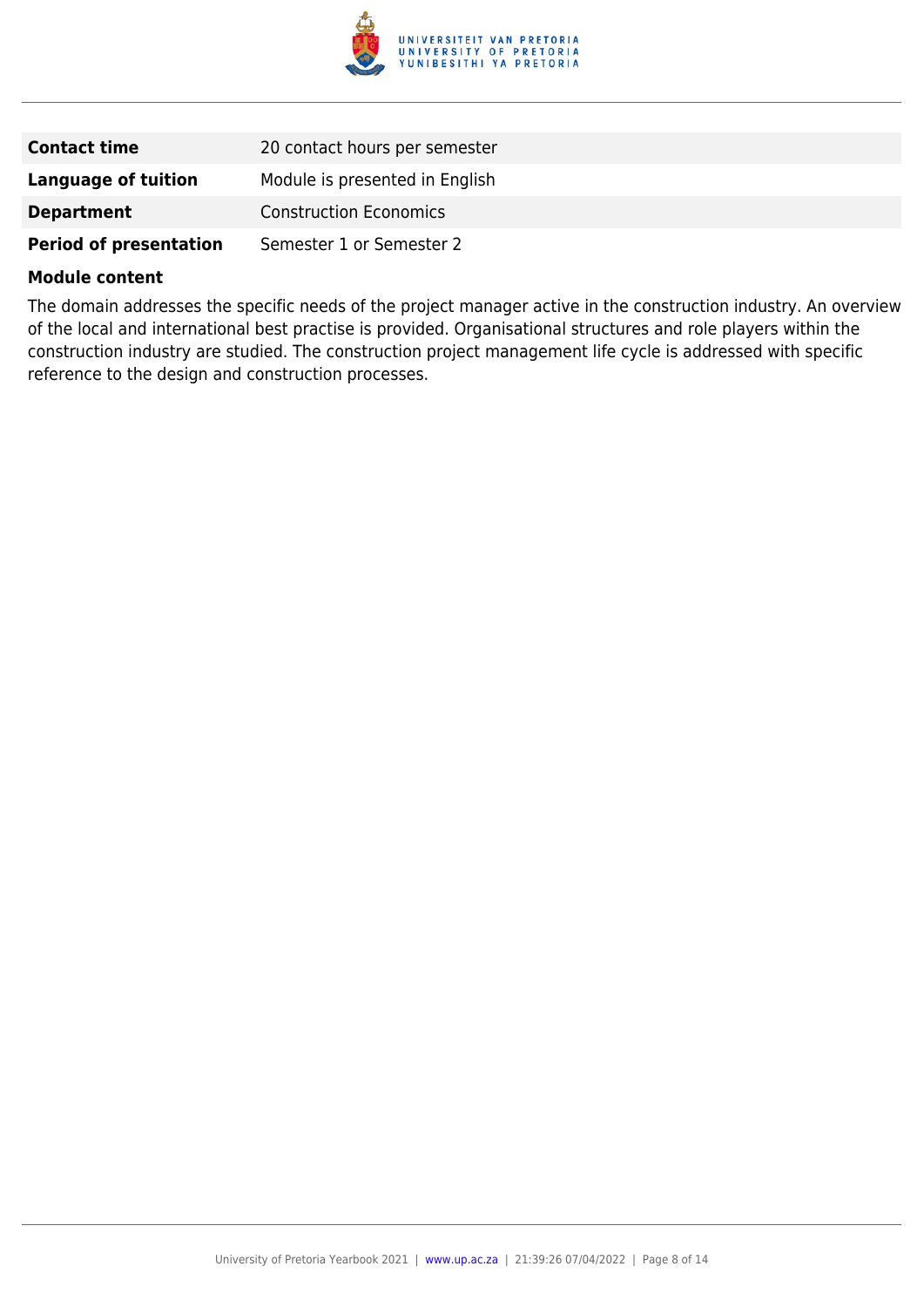

## Curriculum: Final year

**Minimum credits: 200**

### **Core modules**

#### **Mini-dissertation 899 (ISC 899)**

| <b>Module credits</b>         | 90.00                                 |
|-------------------------------|---------------------------------------|
| <b>NQF Level</b>              | 09                                    |
| <b>Prerequisites</b>          | No prerequisites.                     |
| <b>Language of tuition</b>    | Module is presented in English        |
| <b>Department</b>             | Engineering and Technology Management |
| <b>Period of presentation</b> | Year                                  |

#### **Module content**

A research project on a topic of the student's choice from any of the modules offered by the Graduate School of Technology Management is done. The work takes place under the supervision of a study leader (project adviser). In addition to the satisfactory completion of the report itself, the student also has to prepare an article based on the project and present it at the final-year symposium held during November each year. Evaluation is based on the report content, article, as well as the presentation. A follow-up symposium is also held during May in the next year.

### **Elective modules**

#### **Systems thinking 801 (IBI 801)**

| <b>Module credits</b>         | 10.00                                 |
|-------------------------------|---------------------------------------|
| <b>NQF Level</b>              | 09                                    |
| <b>Prerequisites</b>          | No prerequisites.                     |
| <b>Contact time</b>           | 20 contact hours per semester         |
| <b>Language of tuition</b>    | Module is presented in English        |
| <b>Department</b>             | Engineering and Technology Management |
| <b>Period of presentation</b> | Semester 1 or Semester 2              |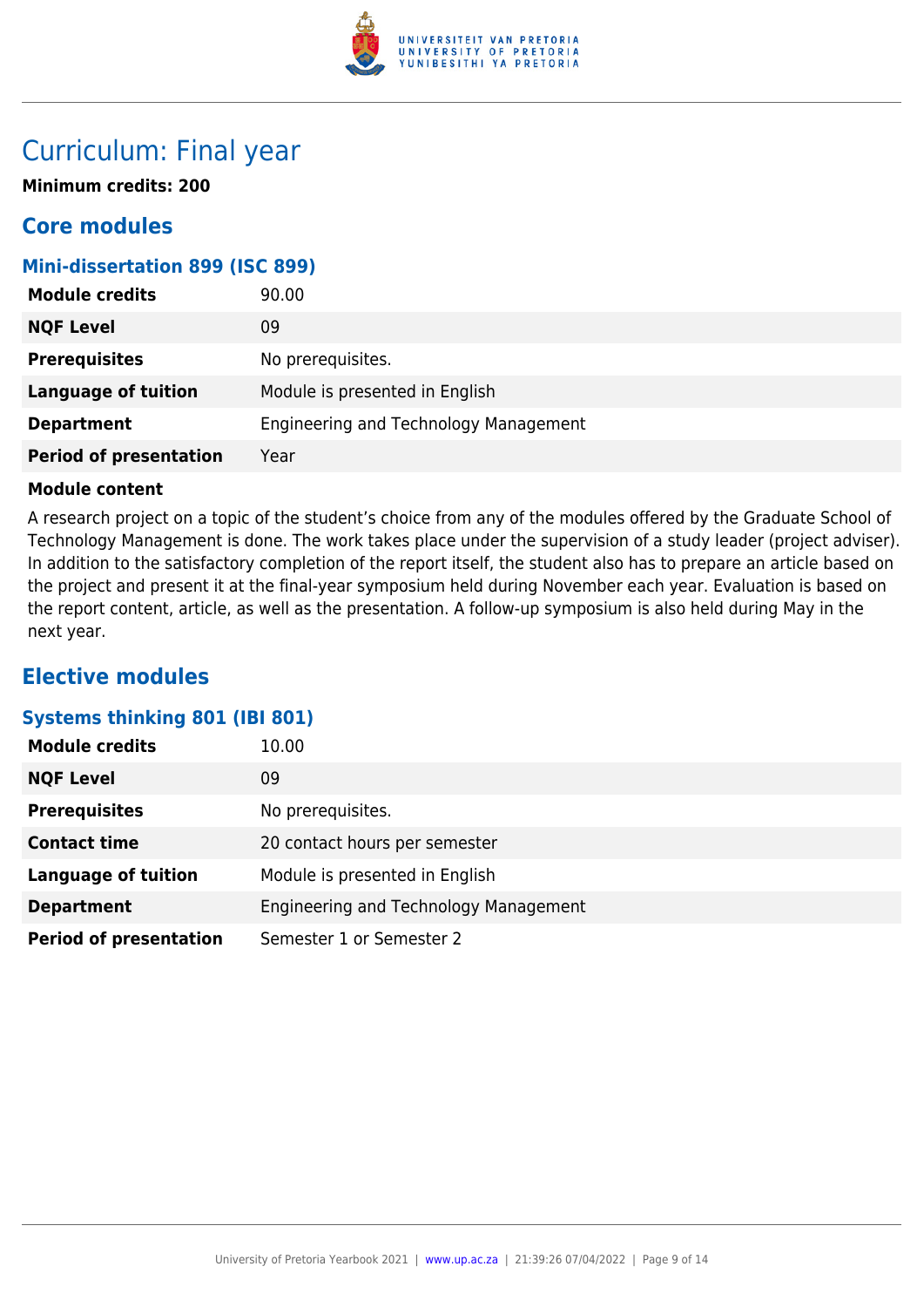

The modern world consists of "systems". This is evident from everyday discussions. Statements such as "The system failed us", or "The national energy system is under pressure" abound. Most people have little or no understanding of what a system is, or how to deal with it. Digging deeper into the concept of "system" leads one to realise that engineers and scientists without any working knowledge of "systems thinking", or as some describe it, "thinking in systems", rarely succeed when attempting to solve the problems of our time mainly because they do not know how to deal with trending patterns. Peter Senge, author of the book The Fifth Discipline and well-known systems thinker, defines systems thinking as "both a thinking skill and a language for understanding and working with complexity". This module will provide you with the know-how and tools to achieve the desired outcomes in your real-world environment, notably when that world includes complex and wicked problems. The real-world in this case includes people as well. This module will challenge almost everything you have been taught to date. After completing this module you will view the world in a different way. You will become a big-picture thinker who can transcend your own discipline with ease. The module includes the history and benefits of systems thinking, systems thinking terminology, managing interrelationships, overview of appropriate tools and methodologies including system dynamics, soft systems methodology, systemigrams, etc. These will be illustrated further by applying them to relevant case studies. This module is the ideal complement to systems engineering, which focuses mainly on hard systems whereas systems thinking focuses on soft systems.

The role of projects in realising (more) sustainable business strategies and a more sustainable society is one of the emerging topics in project management. From the literature on this topic, two types of relationship between sustainability and project management appear: the sustainability of the project's product, the deliverable the project realises, and the sustainability of the project's process of delivering and managing the project. The first relationship, sustainable projects, is well studied and addressed, for example in relationship to eco-design and 'green' construction. The second relationship, sustainable project management, is emerging as a new 'school of thought' in project management.

As project managers play a pivotal role in the sustainability of their projects, this module will discuss the 'why?', 'what?' and 'how?' of sustainable project management. The lectures will discuss the concepts of sustainability, the role of projects in sustainability, the impact of sustainability on project management, the integration of sustainability in the project management process and the structure of a 'Sustainability Management Plan'.

| <b>Module credits</b>         | 10.00                                 |
|-------------------------------|---------------------------------------|
| <b>NQF Level</b>              | 09                                    |
| <b>Prerequisites</b>          | No prerequisites.                     |
| <b>Contact time</b>           | 20 contact hours per semester         |
| <b>Language of tuition</b>    | Module is presented in English        |
| <b>Department</b>             | Engineering and Technology Management |
| <b>Period of presentation</b> | Semester 1 or Semester 2              |

#### **Industrial marketing 801 (IIM 801)**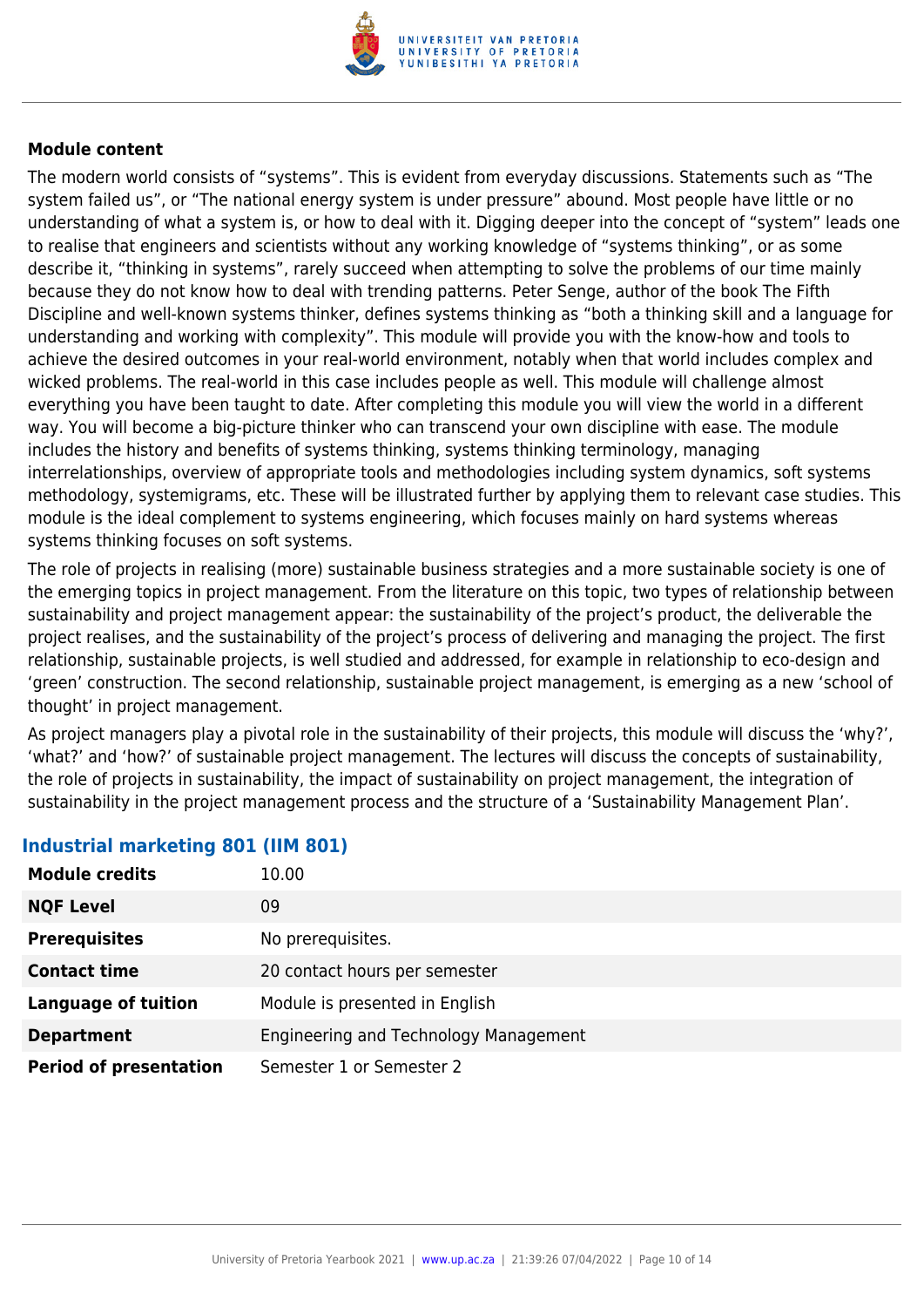

This module will primarily address marketing in the industrial environment, not commercial environment. It is based on the principles of business to business marketing (B2B) as well as services marketing. The primary objective of this module is to provide students from a technology or engineering background with a thorough foundation of basic marketing principles and how it can be applied in practice. The areas of market segmentation, macro and micro market environment, developing a value proposition, and understanding buyer behaviour will be explained. Services marketing will include: service development and design, pricing aspects, how services are delivered, how to manage employees and customers in service delivery, managing demand and supply, marketing communication aspects, building customer relationships and loyalty, and how to recover service failures.

### **Commercialisation and intellectual property 881 (IKG 881)**

| <b>Module credits</b>         | 10.00                                 |
|-------------------------------|---------------------------------------|
| <b>NQF Level</b>              | 09                                    |
| <b>Prerequisites</b>          | No prerequisites.                     |
| <b>Contact time</b>           | 20 contact hours per semester         |
| <b>Language of tuition</b>    | Module is presented in English        |
| <b>Department</b>             | Engineering and Technology Management |
| <b>Period of presentation</b> | Semester 1 or Semester 2              |

#### **Module content**

Modern societies increasingly depend on the development and successful commercialisation of new technology that may exist either in the form of knowledge, process, product, service, or combinations of these forms. The module addresses principles and practices required to identify and package technology so as to increase the chance of successful commercialisation. The module highlights the significance of the systems of innovation concept and emphasises the integration of innovation and technology management with entrepreneurial flair in order to facilitate successful commercialisation of technology towards the generation of economic growth, wealth and prosperity. Candidates studying the module will be required to analyse case studies and to carry out a practical exercise.

#### **Knowledge and information management 884 (ILB 884)**

**Module credits** 10.00

| <b>Module credits</b>         | 10.00                          |
|-------------------------------|--------------------------------|
| <b>NQF Level</b>              | 09                             |
| <b>Prerequisites</b>          | No prerequisites.              |
| <b>Contact time</b>           | 20 contact hours per semester  |
| <b>Language of tuition</b>    | Module is presented in English |
| <b>Department</b>             | <b>Informatics</b>             |
| <b>Period of presentation</b> | Semester 1 or Semester 2       |

### **Legal aspects 803 (ILC 803)**

| <b>Module credits</b> |
|-----------------------|
|-----------------------|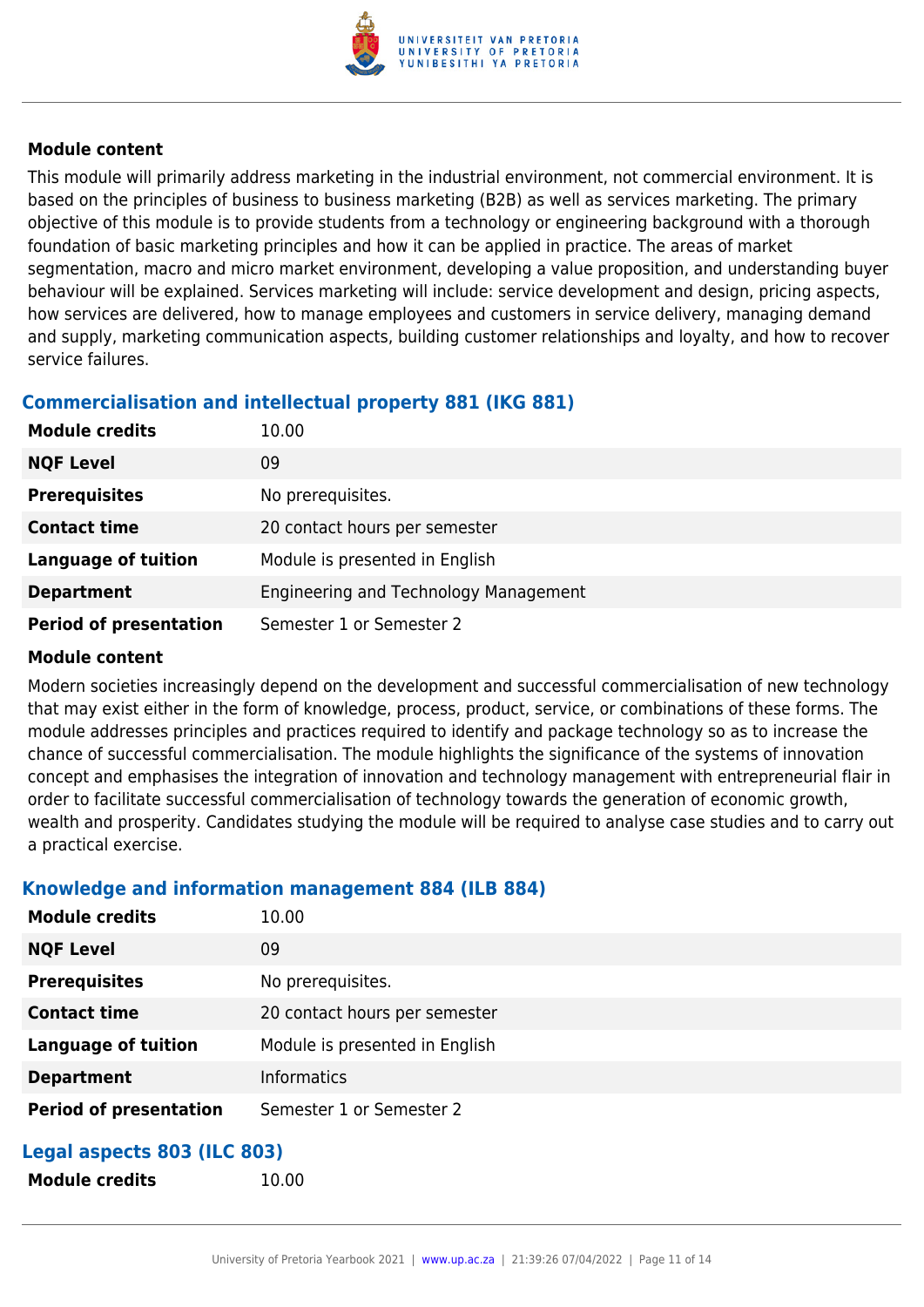

| <b>NQF Level</b>              | 09                                    |
|-------------------------------|---------------------------------------|
| <b>Prerequisites</b>          | No prerequisites.                     |
| <b>Contact time</b>           | 20 contact hours per semester         |
| Language of tuition           | Module is presented in English        |
| <b>Department</b>             | Engineering and Technology Management |
| <b>Period of presentation</b> | Semester 1 or Semester 2              |

The objective of this module is to present the basic principles of the law with which the project manager has to deal with during the planning and execution of a project. An introduction is presented on the sources of law, the structure of the South African legal system and representatives sources of obligations. The general law of contract is done in great detail with special reference to clauses used in contracts, different types of contracts as well as breach and remedies. Practical examples are given to enable the student to understand how the law is applied in practice. Special attention is then given to the law of purchase and sale and to construction/engineering law (letting and hiring of work). Further attention is also given to aspects of labour law and alternative dispute resolution. Another relevant aspect discussed in less detail is representation (agency).

#### **Sustainability 802 (ILE 802)**

| <b>Module credits</b>         | 10.00                                 |
|-------------------------------|---------------------------------------|
| <b>NQF Level</b>              | 09                                    |
| <b>Prerequisites</b>          | No prerequisites.                     |
| <b>Contact time</b>           | 20 contact hours per semester         |
| <b>Language of tuition</b>    | Module is presented in English        |
| <b>Department</b>             | Engineering and Technology Management |
| <b>Period of presentation</b> | Semester 1 or Semester 2              |

#### **Module content**

The role of projects in realising (more) sustainable business strategies and a more sustainable society is one of the emerging topics in project management. From the literature on this topic, two types of relationship between sustainability and project management appear: the sustainability of the project's product, the deliverable the project realises, and the sustainability of the project's process of delivering and managing the project. The first relationship, sustainable projects, is well studied and addressed, for example in relationship to eco-design and 'green' construction. The second relationship, sustainable project management, is emerging as a new 'school of thought' in project management.

As project managers play a pivotal role in the sustainability of their projects, this course will discuss the 'why?', 'what?' and 'how?' of sustainable project management. The lectures will discuss the concepts of sustainability, the role of projects in sustainability, the impact of sustainability on project management, the integration of sustainability in the project management process and the structure of a 'Sustainability Management Plan'.

#### **New product development 880 (INP 880)**

**Module credits** 10.00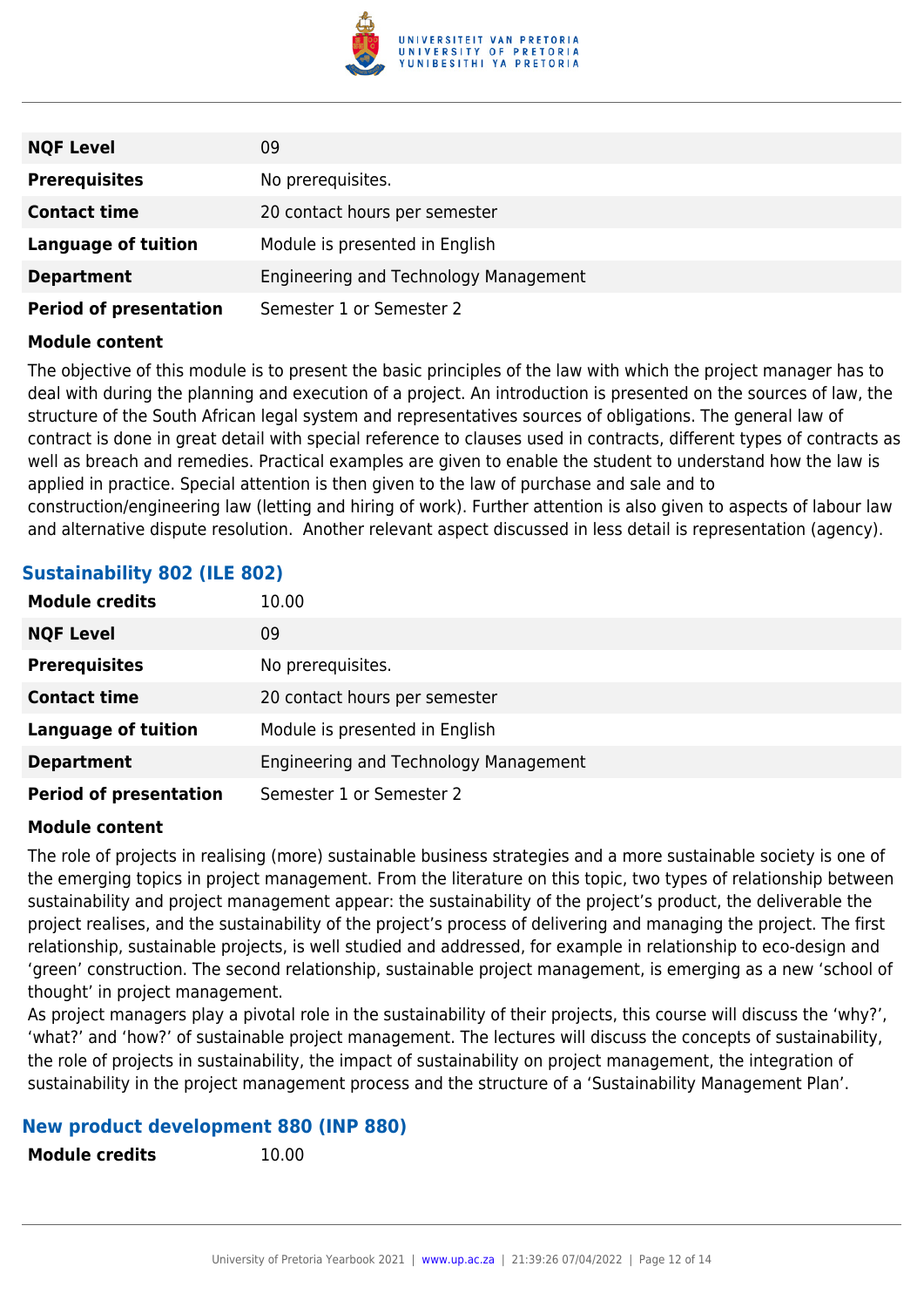

| <b>NQF Level</b>              | 09                                    |
|-------------------------------|---------------------------------------|
| <b>Prerequisites</b>          | No prerequisites.                     |
| <b>Contact time</b>           | 20 contact hours                      |
| <b>Language of tuition</b>    | Module is presented in English        |
| <b>Department</b>             | Engineering and Technology Management |
| <b>Period of presentation</b> | Semester 1 or Semester 2              |

The development of new products is a key business function. There is always a high risk of failure but the best companies manage to launch successful new products on a continuous basis. The objective of this module is to provide students with the concepts and insight necessary both to do product development and to manage it. The strategies, processes, tools and techniques used by leading-edge companies for new product development are introduced. The module examines different stages of product development, from idea generation to market testing and includes the assessment and selection of appropriate business models. The role and impact of fourth industrial revolution technologies, like rapid prototyping with 3D printing, are also considered. Key questions addressed in the module are: how does product/process development fit into the overall business context; what products, processes, systems or services should be developed; how does one go about developing a new product/process; and how should one measure performance in product/process development and improve? Further selected concepts and topics like design thinking, design management, success factors, relationship to systems engineering, reduction of uncertainty, and software for NPD are also introduced. Although the emphasis is on physical products, many of the concepts covered in the module are equally applicable to service development.

#### **New ventures and entrepreneurship 801 (IOE 801)**

| <b>Module credits</b>         | 10.00                                 |
|-------------------------------|---------------------------------------|
| <b>NQF Level</b>              | 09                                    |
| <b>Prerequisites</b>          | No prerequisites.                     |
| <b>Contact time</b>           | 20 contact hours per semester         |
| <b>Language of tuition</b>    | Module is presented in English        |
| <b>Department</b>             | Engineering and Technology Management |
| <b>Period of presentation</b> | Semester 1 or Semester 2              |

#### **Module content**

This module aims to provide a wider understanding of the concepts and importance of entrepreneurship and the requirements and processes in commercialising technology-based ventures.

The themes include methodology in screening opportunities and understanding the commercialisation process; compiling technology entrepreneurship strategies; product development process and business model development; understanding and protecting intellectual property; funding options for entrepreneurial ventures, and understanding the scope and content of a business plan.

#### **Programme and portfolio management 802 (IPM 802)**

| <b>Module credits</b> | 10.00 |
|-----------------------|-------|
|                       |       |